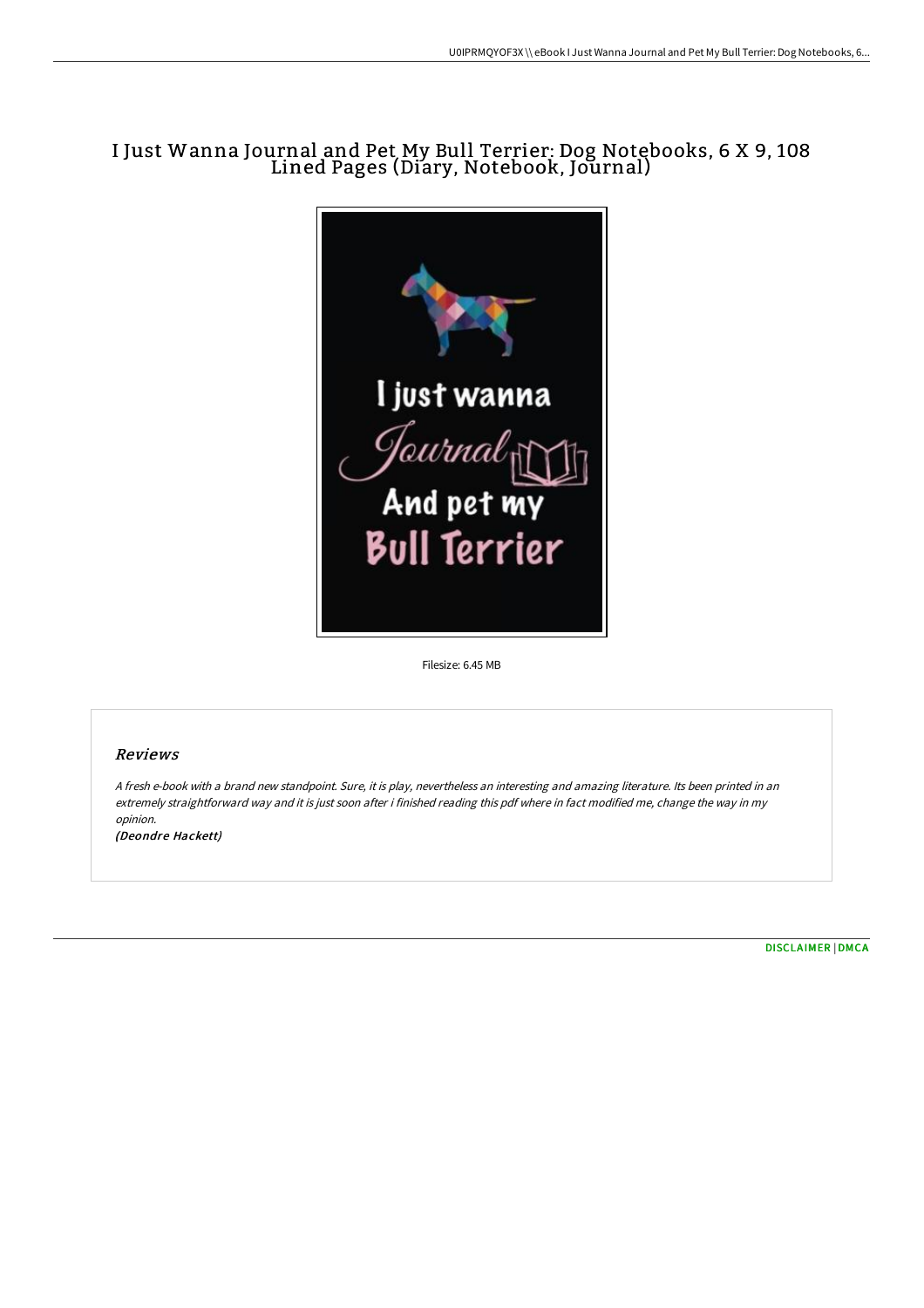## I JUST WANNA JOURNAL AND PET MY BULL TERRIER: DOG NOTEBOOKS, 6 X 9, 108 LINED PAGES (DIARY, NOTEBOOK, JOURNAL)



Createspace Independent Publishing Platform, 2017. PAP. Condition: New. New Book. Delivered from our UK warehouse in 4 to 14 business days. THIS BOOK IS PRINTED ON DEMAND. Established seller since 2000.

 $\blacksquare$ Read I Just Wanna Journal and Pet My Bull Terrier: Dog [Notebooks,](http://albedo.media/i-just-wanna-journal-and-pet-my-bull-terrier-dog.html) 6 X 9, 108 Lined Pages (Diary, Notebook, Journal) Online

Download PDF I Just Wanna Journal and Pet My Bull Terrier: Dog [Notebooks,](http://albedo.media/i-just-wanna-journal-and-pet-my-bull-terrier-dog.html) 6 X 9, 108 Lined Pages (Diary, Notebook, Journal)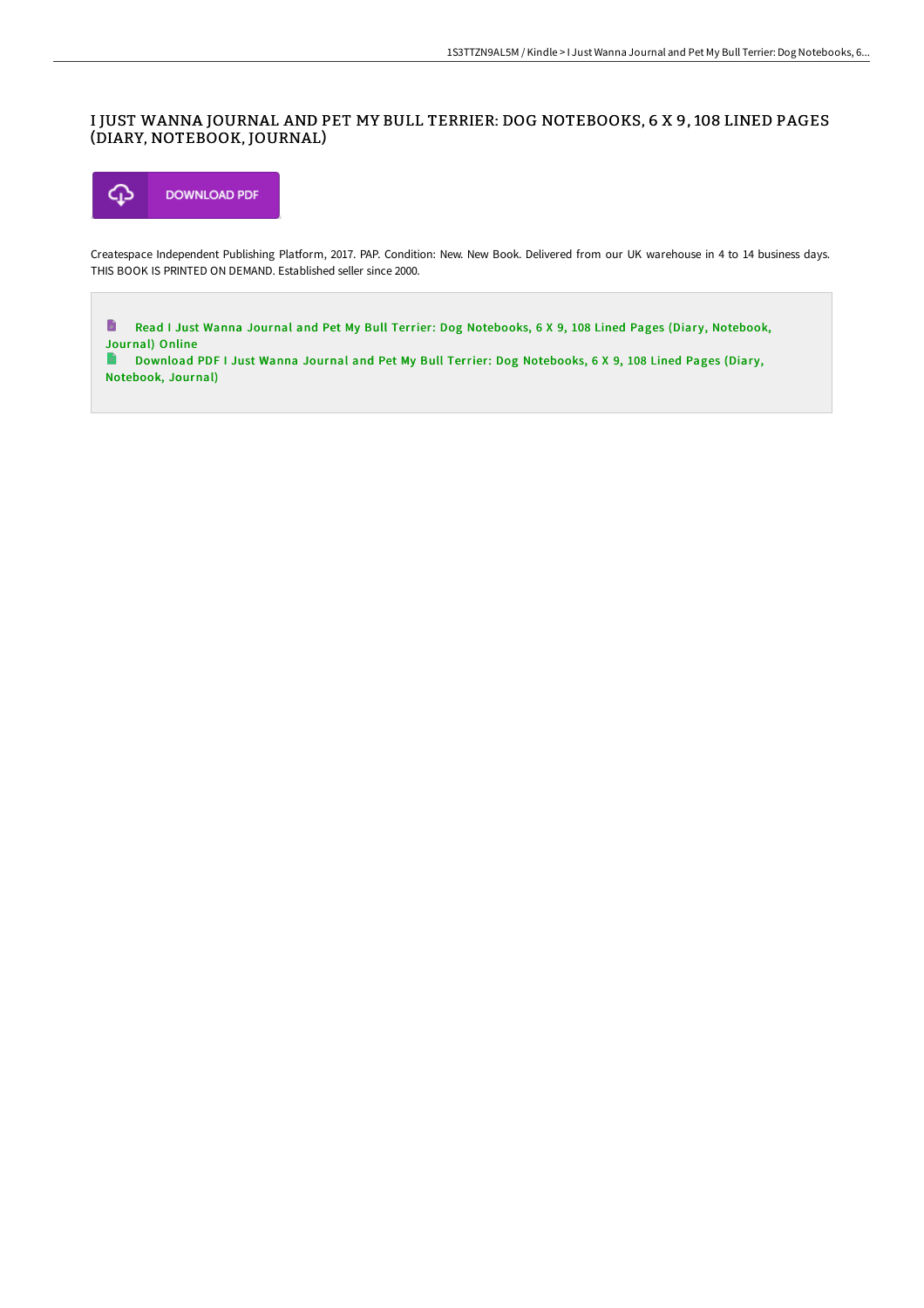### Other eBooks

Slave Girl - Return to Hell, Ordinary British Girls are Being Sold into Sex Slavery; I Escaped, But Now I'm Going Back to Help Free Them. This is My True Story .

John Blake Publishing Ltd, 2013. Paperback. Book Condition: New. Brand new book. DAILY dispatch from our warehouse in Sussex, all international orders sent Airmail. We're happy to offer significant POSTAGEDISCOUNTS for MULTIPLE ITEM orders. Save [ePub](http://albedo.media/slave-girl-return-to-hell-ordinary-british-girls.html) »

Short Stories Collection I: Just for Kids Ages 4 to 8 Years Old

2013. PAP. Book Condition: New. New Book. Delivered from our UK warehouse in 3 to 5 business days. THIS BOOK IS PRINTED ON DEMAND. Established seller since 2000. Save [ePub](http://albedo.media/short-stories-collection-i-just-for-kids-ages-4-.html) »

#### Short Stories Collection II: Just for Kids Ages 4 to 8 Years Old

2013. PAP. Book Condition: New. New Book. Delivered from our UK warehouse in 3 to 5 business days. THIS BOOK IS PRINTED ON DEMAND. Established seller since 2000. Save [ePub](http://albedo.media/short-stories-collection-ii-just-for-kids-ages-4.html) »

#### Short Stories Collection III: Just for Kids Ages 4 to 8 Years Old 2013. PAP. Book Condition: New. New Book. Delivered from our UK warehouse in 3 to 5 business days. THIS BOOK IS PRINTED ON DEMAND. Established seller since 2000.

Save [ePub](http://albedo.media/short-stories-collection-iii-just-for-kids-ages-.html) »

#### Short Stories Collection IV: Just for Kids Ages 4 to 8 Years Old

Paperback. Book Condition: New. This item is printed on demand. Item doesn't include CD/DVD. Save [ePub](http://albedo.media/short-stories-collection-iv-just-for-kids-ages-4.html) »